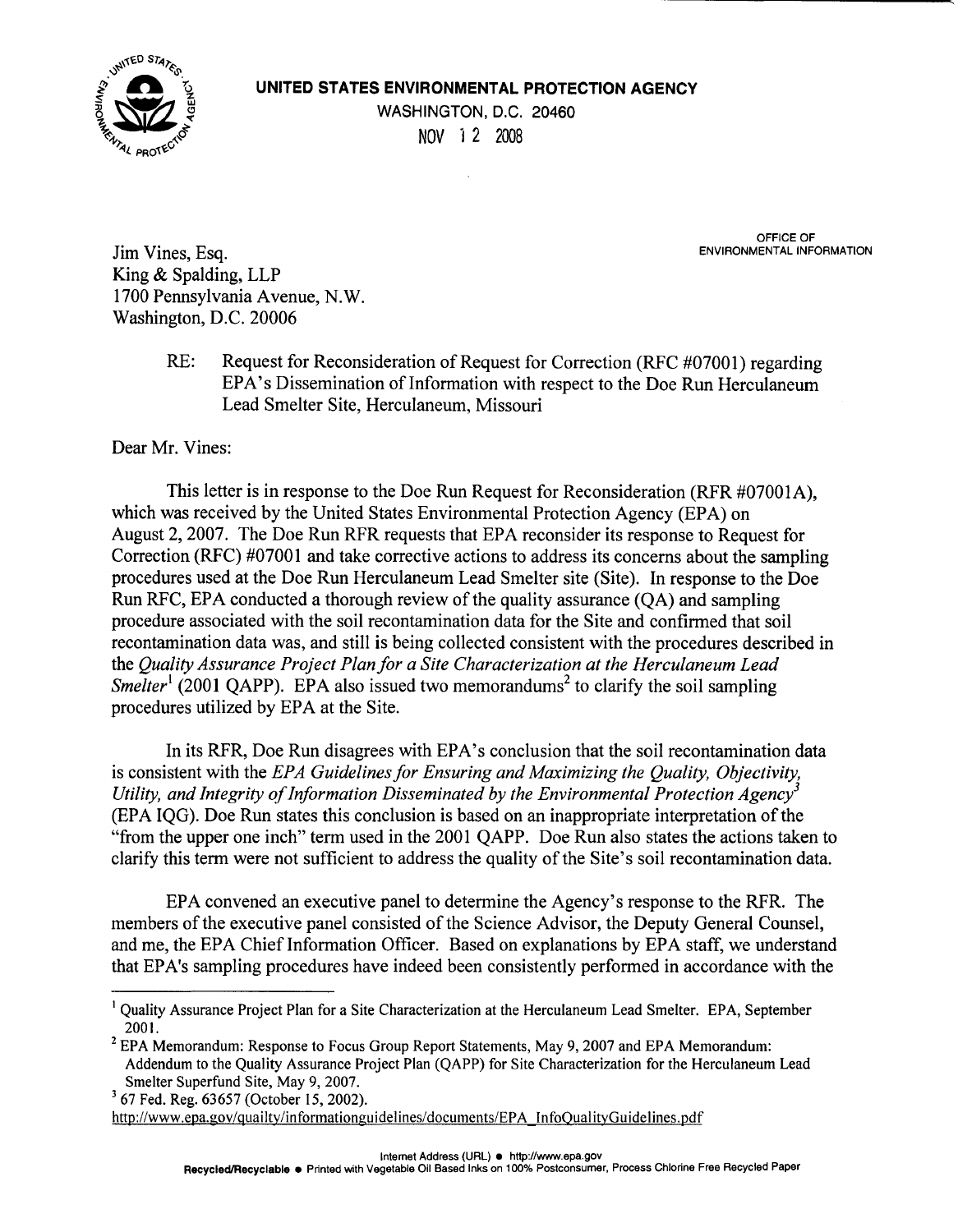2001 QAPP. Having reviewed the RFC, RFR and EPA's RFC response, the panel concludes EPA has not changed the sampling methodology used to collect soil samples at the Site. The quality of this data is suitable for the evaluation of lead recontamination in surface soils, including the assessment of any exposure risks. The panel determined that no correction of Doe Run Herculaneum Lead Smelter (HLS) recontamination data is needed.

The panel recognizes the importance of proper sampling methodology for obtaining data on lead contamination in soil. The panel considered the issue raised by Doe Run about the interpretation of the term "from the upper one inch" as used in the 2001 QAPP and concludes that the phrase does not require sampling of the entire inch of soil. Data from the Site are being used to evaluate trends in lead recontamination of recently excavated, i.e., "clean" soils. When evaluating trends, consistency in sampling methodology is important. Given the intended use of the Site data, it is necessary to collect all samples in the same manner. Consequently, EPA collects all of these samples from the upper portion of the I-inch soil horizon, in order to ensure that a depth of 1 inch is not exceeded.

As we have concluded, EPA has consistently followed the 2001 QAPP in its soil sampling at the Site. We note, however, that the Agency plans to update the U.S. EPA, Office of Solid Waste and Emergency Response's Environmental Response Team (ERT) Standard Operating Procedures (SOP) for soil sampling (ERT SOP  $\#2012$ )<sup>4</sup> to ensure continued consistency. This update will provide revisions to procedures for surface soil sampling which will enhance the documentation of soil surface depth and enhance the consistency of the surface soil sampling methodology. In accordance with ERT's existing review process, external stakeholders will have an opportunity to review site-specific Quality Assurance Project Plans (QAPPs) and suggest how the procedures in the SOP should be adapted to the site-specific QAPP. In the meantime, if you have questions about the proposed revision to SOP #2012, you may contact David Charters, QA Manager, Office of Superfund Remediation and Technology Innovation, Office of Solid Waste and Emergency Response (OSWER) at (732) 906-6825 or at [charters.davidw@epa.gov](mailto:charters.davidw@epa.gov).

EPA values input from the public on the quality of information it produces and embraces opportunities for improvement. EPA is committed to promoting transparency in our process and providing the public with information that is objective and useful. If you have any questions about our decision on this RFR, please do not hesitate to contact Reggie Cheatham, Director, Quality Staff, at (202) 564-6830.

sincerely,<br>*Mo G* Mil

Molly O'Neill Assistant Administrator and Chief Information Officer

<sup>&</sup>lt;sup>4</sup> Standard Operating Procedures: Soil Sampling (SOP #2012), U.S. EPA, Office of Emergency Response, Environmental Response Team, February 2000.